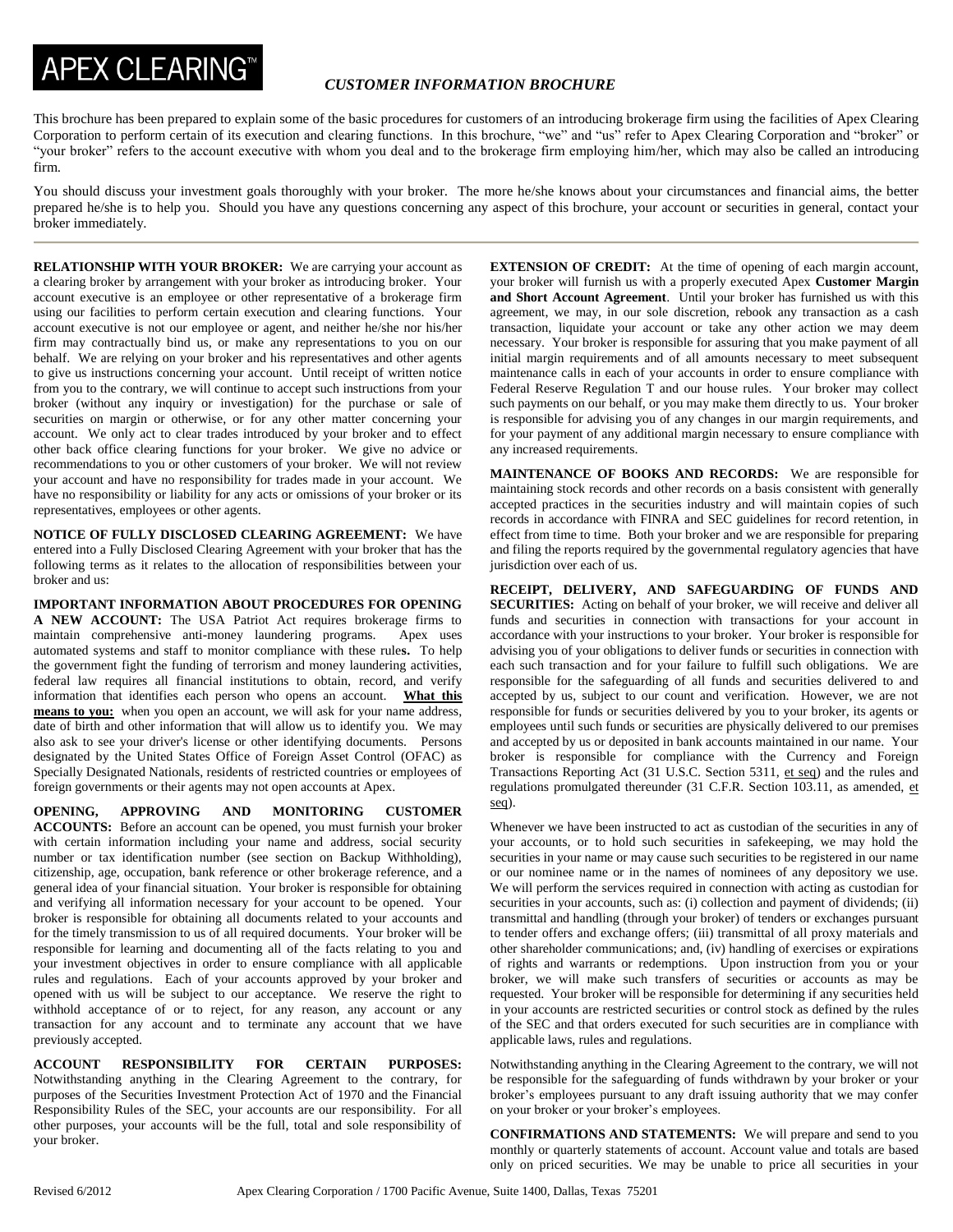account. For municipal securities and some other securities, prices are approximate (not actual market bids) and are provided only as a general guide. They do not necessarily reflect actual market prices. For current prices, please contact your financial consultant. Unless otherwise agreed, we will be responsible for preparing and transmitting confirmations, provided however, that your broker's right to prepare and transmit confirmations will be subject to our prior approval, and compliance by your broker with the provisions of FINRA Rules.

You will receive a written confirmation of every transaction as soon as possible after your order is executed. This confirmation contains information concerning your transaction, such as the quantity and name of the security, net cost or proceeds, commission, and any taxes and fees, and whether the trade is a principal or agency transaction. It is important that you familiarize yourself with the symbols on your confirmation. Should you have any questions concerning any of the symbols, do not hesitate to contact your broker. The confirmation contains the complete terms of the trade, and the terms are final unless a written objection is made within three days after receipt of the confirmation. The confirmation terms cannot be changed orally. Should the confirmation be delayed for any reason, you are still obligated to meet your commitment to pay or deliver the security by the settlement date of the transaction. You may elect to have your statements and confirmations delivered to you electronically. If you choose this option, you may revoke your consent to deliver documents electronically at any time.

While we make every effort to transmit reports of transactions accurately, errors do occasionally occur, especially during periods of heavy volume. If you find an error on your confirmation, you should notify your broker immediately so that corrective action can be taken. We cannot be held responsible for the price as reported to you if your order was executed at another price. Furthermore, we cannot be held responsible for reports of transactions, which have not, in fact, occurred. As soon as the error is discovered, you can be sure that the correct information will be reported to you as expeditiously as possible.

It is important that you retain your confirmation for tax reporting purposes. Your sale confirmation should be retained along with the corresponding purchase confirmation, as evidence of the gain or loss on that particular transaction that you reported for tax purposes. Finally, your confirmation should be retained for all bearer securities in the event that they are needed as proof of ownership at some later date. In addition to your confirmations, you will periodically receive a statement, showing the securities and cash held for your account and any activity that has taken place since the preceding statement. Your statement also reflects any dividends or interest payments that we have credited on the securities in your account. If you have a margin account with us in which there is a debit balance, the interest charged to that account also appears on your statement. We are required by law to report dividends and interest credited to you to the Internal Revenue Service. Therefore, you should retain these statements for tax purposes. You will, of course, receive a Form 1099 from us confirming the income and sales proceeds reported to the Internal Revenue Service.

## **ACCEPTANCE OF ORDERS AND EXECUTION OF TRANSACTIONS:**

Orders received by your broker can be executed by your broker or forwarded to us for execution. The party executing the order will be responsible for errors in execution. Acceptance of your orders will be the responsibility of your broker. If your broker furnishes us with erroneous or incomplete information concerning your order, he is also responsible for any losses that might result. Your broker is responsible for the authenticity of all orders. We may refuse to accept any orders if we in good faith determine that we should. During the term of the Clearing Agreement, we will clear transactions on a fully disclosed basis for any of your accounts that your broker introduces and that we accept as provided in the Clearing Agreement. We may refuse to clear any transaction if we in good faith determine that we should.

**BACKUP WITHHOLDING:** Since January 1, 1984, your broker must generally withhold 31% of taxable interest, dividends and proceeds from the sale of securities if you fail to furnish us with the correct taxpayer identification number. This is referred to as backup withholding. For most individual taxpayers, the taxpayer's identification number is their social security number.

To prevent backup withholding on these payments, be sure that you have completed and returned to us a **New Account Application/Customer Account Agreement**, which includes the W-9 Form, to notify us of the correct taxpayer identification number and to properly certify that you are not subject to backup withholding under Section 3406(a)(1)(c) of the Internal Revenue Code of 1986,

as amended (the Code). If you are not a US person and are exempt from this withholding, you must complete and return to us a W-8.

We are not responsible for the review and supervision of, nor the suitability of any investment you make. Your broker is responsible for ensuring that all transactions in and all activities relating to all of your accounts, including any discretionary accounts, will be in compliance with all applicable laws, rules and regulations of the United States, the several states, governmental agencies, securities exchanges and FINRA, including any laws relating to your broker's fiduciary responsibilities to you, either under the Employee Retirement Income Security Act of 1974 or otherwise. To the extent, if any, that we accept sale orders for your account for execution, your broker will be responsible for informing us of the location of the securities that are the subject of the order.

**CASH ACCOUNT:** The most common type of account is the cash account that we call Type 1. In this type of account, there is no extension of credit made in connection with the purchase, and you pay in full for any security that you purchase. Regulation T and certain SEC rules make it necessary to settle the purchase or sale of securities usually on the third business day after the transaction (the settlement date). When a security is purchased for your account, we must pay the selling broker on the settlement date, and when a security is sold for your account, we must deliver the certificate on the settlement date. You and your broker are responsible for compliance with Regulation T.

When you buy a security, we must receive prompt payment by personal check or wire payable to Apex Clearing Corporation. Your broker can tell you the exact amount that is due shortly after the purchase. We will mail a written confirmation of the transaction to you as soon as possible after your order is executed. Since purchases must be paid for within three business days, you should not await the arrival of the mailed confirmation before payment. In the event that payment for securities is not received promptly, Regulation T requires that your securities be liquidated. You will be responsible for any resulting deficiency or loss.

When you sell a security, it is essential that you deliver the certificate to us promptly because the proceeds of a sale cannot be paid to you until the settlement date, and then only if we have received your certificate in good deliverable form. We will, in turn, then be able to deliver a fully negotiable security to the purchaser's broker. If we do not receive the securities that you sold by the settlement date, your broker is required to purchase the securities in the open market within a reasonable amount of time. Again, you will be responsible for any resulting deficiency or loss.

The proceeds of a sale will either be retained in your account, or if you request, a check will be mailed to you. Your certificates are in good deliverable form if you either:

1. Sign your name on the back of the certificate exactly as it appears on the front (both parties must sign if registered jointly); or

2. Sign a stock power form, which may be obtained from your broker. Do not endorse the certificate itself when you use a stock power. The advantage of a stock power is that it may be mailed or delivered separately from the certificate, giving additional protection in the event the certificate is lost in transit.

Unless you give instructions to the contrary, we will hold your securities in your account in street name.

**INTEREST ON CASH BALANCES:** From time to time when changing investments through your broker, you may have a cash balance in your account. We may pay interest on cash balances carried by your account, which are pending investment or reinvestment. For your account to be credited with interest, you must sign the **New Account Application/Customer Account Agreement** that specifies that funds left in your account are pending investment.

The rate that is paid on cash balances is set at our sole discretion. To determine what, if any, interest will be paid on cash accounts, we will review a variety of factors, including the cost of borrowing money, economic and business conditions. The rate is related to short-term money market instruments; however, it is not tied directly to any standard such as the prime rate or the broker call money rate. Interest rates may change daily. Current interest rates are available from your Broker.

**MARGIN ACCOUNT:** One of the services we may provide to customers of your broker is to permit you to maintain a margin account and purchase securities on credit. A margin account, which we call Type 2, involves an extension of credit in connection with the purchase of a security. Margin is the amount which you pay when you use our credit to purchase a security. At the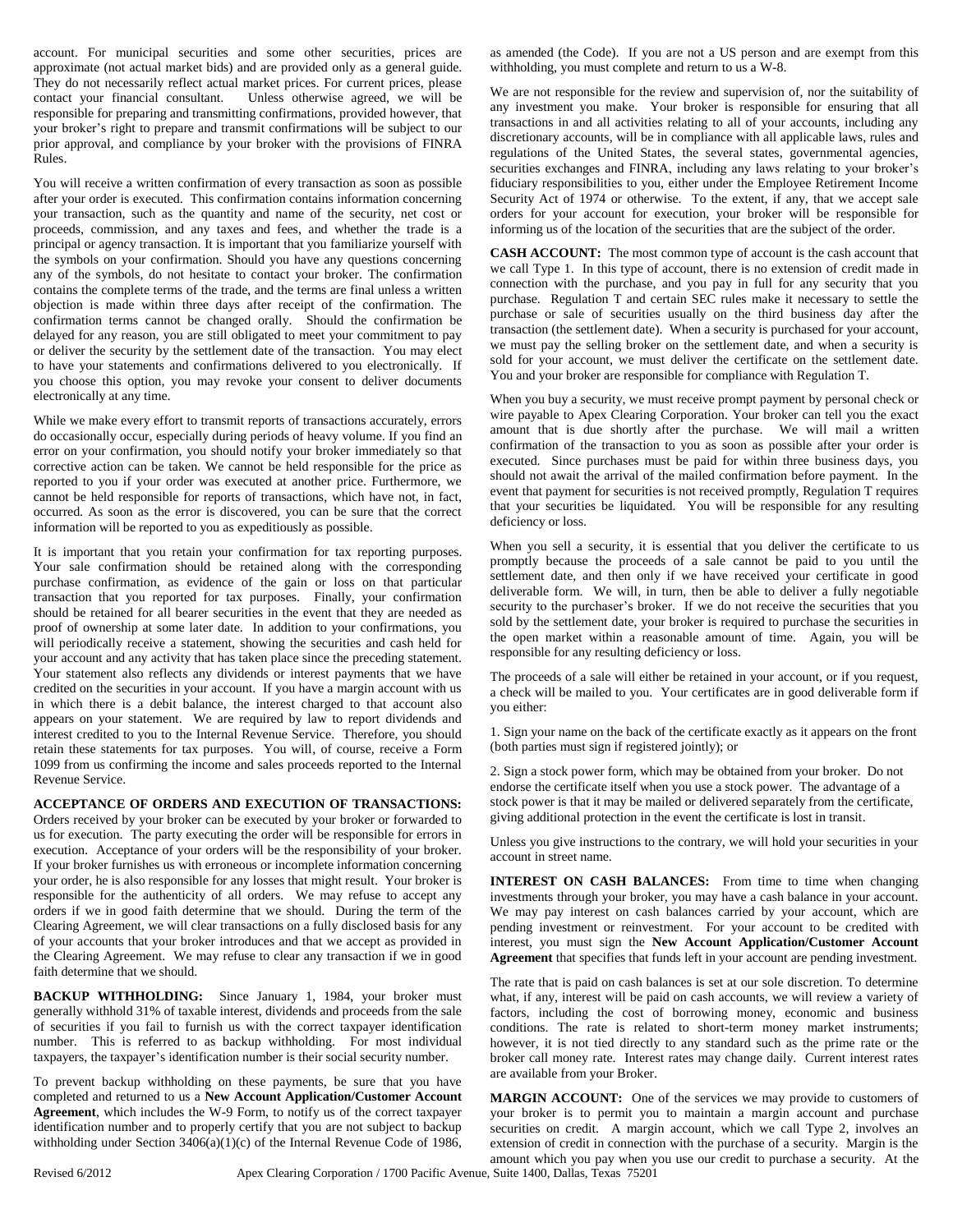time you open a margin account, you must furnish your broker with the information usually obtained for all other accounts as well as a signed **Customer Margin and Short Account Agreement,** which includes a consent to loan securities form that enables us to pledge or lend securities carried for your account.

Margin requirements are twofold. First, there is an initial margin requirement at the time of purchase; thereafter, there is a minimum margin equity that must be maintained in your account.

In most cases, the minimum amount due for initial purchases is established by the Federal Reserve Board in accordance with Regulation T. This requirement is expressed as a percentage of the purchase price and it may change from time to time. For example, if the margin requirement is 50%, you are only required to deposit half of the purchase amount due. The balance due on the purchase will be loaned to you by us, and your account will be debited this amount. You are required to pay interest on the debit balance as on any other loan. Not all securities are eligible for margin. You should confirm with your broker prior to any transaction that securities you intend to purchase may be used as collateral for a margin loan.

The securities, which you buy on margin, are held by us and are collateral for your debt. Although we retain your securities as collateral, you receive credit for all dividends or interest, and you may direct your broker to sell or vote your stock, as you wish, so long as your account is in good order. The settlement date for purchase and sale of most securities made in margin accounts is three business days following the transaction.

In addition to the initial margin requirements of the Federal Reserve Board, the Securities and Exchange Commission (SEC) requires a customer opening a margin account to have a minimum initial equity of \$2,000 in his account. For example, if your initial purchase of securities costs \$2,400, you will have to deposit \$2,000 rather than the \$1,200 required by the Federal Reserve Board (assuming the Regulation T requirement is 50%).

The SEC also sets minimum margin maintenance requirements. If the equity in your account falls below the minimum margin requirement due to a decline in the market value of the securities in your account, it will be necessary for you to deposit additional marginable securities or make a cash payment to reduce your loan balance. For other types of securities, such as bonds, there may be a somewhat higher or lower maintenance requirement, depending on the security. In accordance with the terms of the **Customer Margin and Short Account Agreement,** our maintenance requirements may change at any time without notice. We may, at our discretion, also require a higher margin or maintenance if we deem it necessary for any reason, such as a case where there is a concentration in a particular security or type of security.

If your equity falls below our maintenance requirements as they may be changed from time to time, or such earlier time as we may determine, you may receive a notice of a margin call requiring you to deposit additional cash or collateral. If you fail to meet a margin call, we may liquidate securities positions in your account in order to satisfy the requirements of the call. Market conditions often make it impractical for us to send you notice of a margin call, since the volatility of the market may require immediate action on our part. In such cases, failure to send such notice will not affect its validity. Furthermore, prior notices of a margin call should not be construed as a waiver of our right to take immediate action in your account to protect our interest at some future date, without giving notice of a margin call. The foregoing procedures are followed in substantially all cases; however, a decision as to whether to make a margin call and whether to sell the securities of a customer who does not respond promptly to a margin call may be made on an individual basis, taking into account the circumstances of the individual customer, market conditions, the size of the debit balance and other similar factors.

A short sale is a transaction in which you sell a security that you do not own. We borrow the security on your behalf for delivery to the purchaser. The credit that appears on your statement due to a short sale (including a sale against the box, which is a short sale with securities held long in your account) is offset by a debit of a like amount since we have to provide collateral for the borrowed security. In fact, it is not a true credit. The credit generated by any short sale does not reduce your debit balance for the purpose of computing interest until the short position is covered. It should always be remembered that your short credit may be reduced substantially or possibly lost altogether when you cover your short position by purchasing the security. There are special margin requirements on a short sale. SEC rules presently require maintenance margin on a short sale to be the greater of 30% of the market value of the security or

\$5.00 per share when it sells at \$5.00 or higher, and a somewhat higher percentage for securities selling below that price.

If the security that you sold short appreciates in market price over the selling price, interest will be charged on the appreciation in value. If the security that you sold short depreciates in market price, interest on any debit balance in your account will be reduced in relation to the depreciation in value. The daily closing price is used to determine any appreciation or depreciation of the security sold short (this practice is known as marking-to-the-market).

It is important that you understand the nature of the debit balance in your account and how it is computed. A debit balance represents money which we have loaned to you. As previously noted, when you purchase securities on margin, you must pay the amount of money required by Regulation T and the balance of the purchase price is loaned to you by us. It is this loan portion which is called the debit balance and upon which interest is charged. Each additional purchase made on margin increases your debit balance, as do other charges which are assessed against your account (including interest charges).

Every security in each of your accounts is collateral for any debit balance in any of your accounts carried by us. All securities which we may at any time be carrying for you or which may be in our possession are subject to a general lien for the discharge of your indebtedness and other obligations to us, without regard to our having made advances in connection with such securities and without regard to the number of accounts you have with us. This lien is equal to the amount of money or other obligations that you owe us. In enforcing this lien, we may, at our discretion, select the securities to be sold in your accounts to reduce or entirely liquidate any debit balance in your accounts.

**INTEREST CHARGES IN MARGIN ACCOUNTS:** The annual rate of interest which we charge on your average net debit balance is determined by our cost of borrowing money. The rate is set and reset solely at our discretion.

**HOW INTEREST IS CALCULATED:** Interest on margin accounts is computed on a daily average basis on the net debit balances. Each day's debit balance is accumulated into a monthly total. The total debit balance in the period is then averaged to determine the debit balance on which interest is charged. An offsetting credit balance in a cash account serves to reduce this total. The normal interest period ends on the 15th day of the month and the last day of the year. Interest is computed by multiplying the average daily debit balance by the average interest rate (1/360 of the annual interest rate) times the number of days in the interest period.

If during any interest period there is a change in interest rates applicable to your account, interest charges at the different rates will not be averaged to determine the rate of interest to be charged on the debit balance.

A statement of your account prepared by us showing money and security positions will be sent to you at least quarterly, unless there was activity during the quarter. In such case, a statement will also be sent you for the month during which the activity occurred. The statement discloses the daily ending balance on any date there is an entry in your account, the rate of interest charged, and the amount of interest charged for the period.

**OPTION ACCOUNTS:** When you open an option account you will be required to sign an **Option Agreement** in which you acknowledge your understanding of the risks involved in dealing in options. You will be required to furnish financial information and a statement of your investment objectives. If your financial situation or your investment objectives change, you should notify your broker immediately. Notice to your broker, however, will not bind us, and we may continue to accept orders for your account unless and until you notify us to no longer accept instructions from your broker.

Before purchasing or selling (writing) an option, you should be aware of the risks involved. You should familiarize yourself with the business and financial condition of the issuer of the underlying security and decide whether the option transaction is appropriate in light of your financial situation, investment objectives and tax considerations. Both the purchase and sale (writing) of put and call options involve a high degree of risk and are not suitable for all investors. You should not purchase an option unless you are able to sustain a total loss of the premium (cost of the option) and the other costs of purchasing the option, and you should not sell (write) an option unless you either own the underlying security or are in a position to assume the substantial risks inherent in writing naked options.

When you purchase an option, you must pay the full premium, as an option purchase cannot be margined. There are, however, special margin requirements